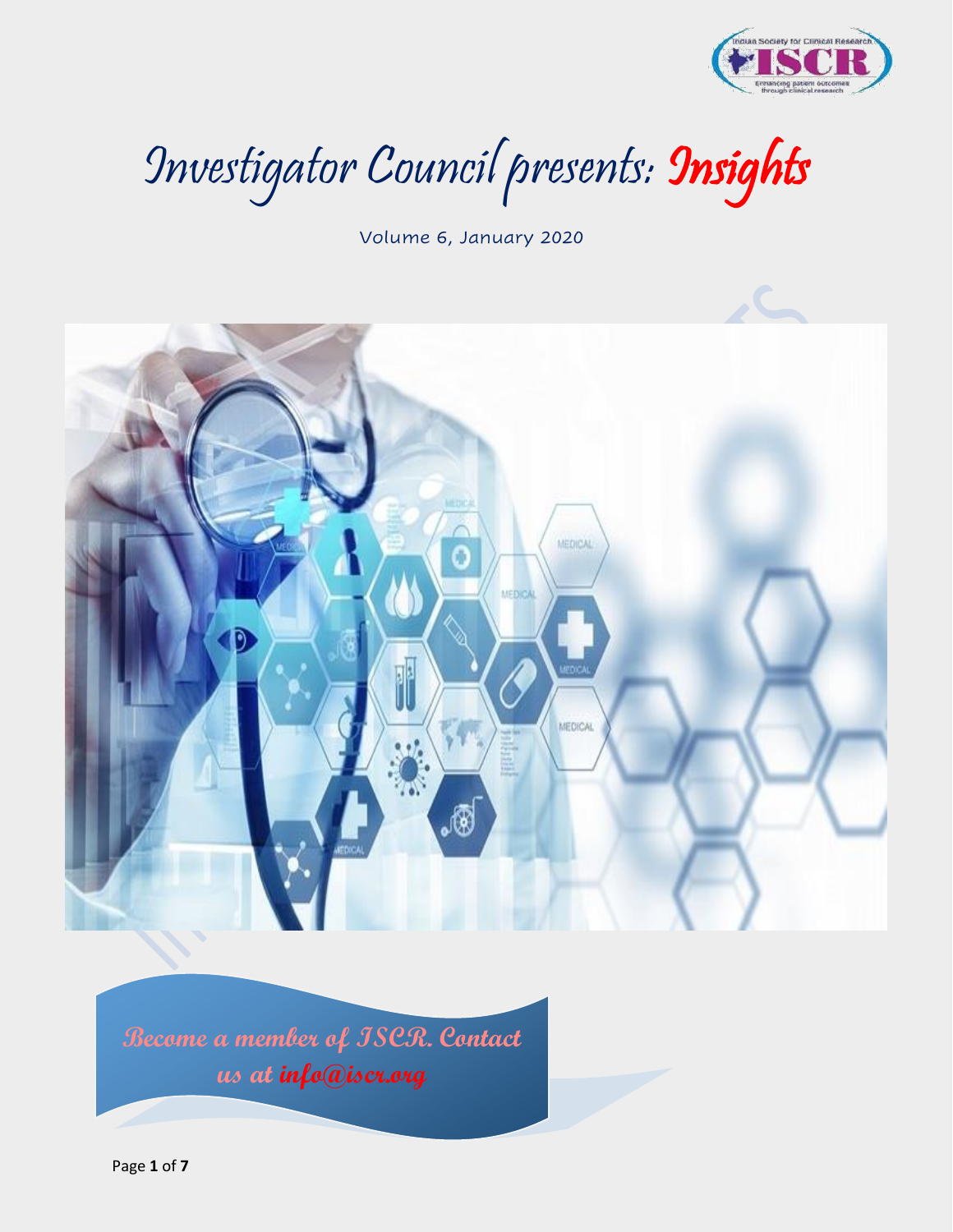

# THIS EDITION CONTAINS

- ➢ Pre-Conference workshop Summary At K J Somaiya Medical college and hospital, Mumbai (23 Jan 2020)
- ➢ 13th Annual ISCR conference, Mumbai (24 25 Jan 2020) key highlights from clinical operations track
- ➢ Shared investigator platform (SIP)
- ➢ Investigator site SOP templates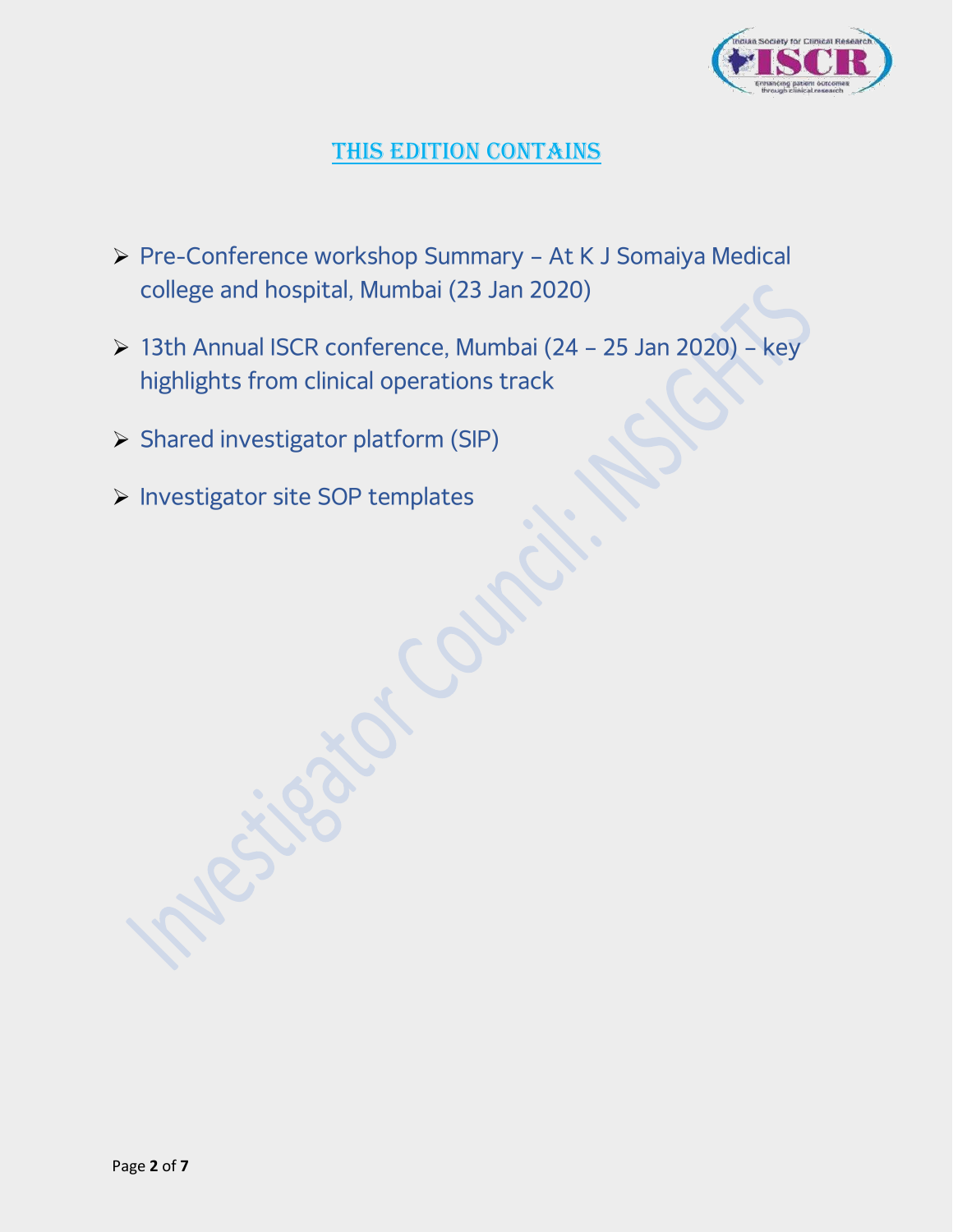

# Pre-Conference Workshop conducted at K J Somaiya Medical College and Hospital during Jan 2020 – A Brief **SUMMARY**

Investigator Council (IC) in collaboration with K J Somaiya Medical College and Hospital, Mumbai successfully conducted an ISCR pre-conference workshop on 23 Jan 2020. Salient points about this workshop can be found below:

- The topic was "**Clinical Research: Enhancing Site and Investigator Capability Building"**
- It was attended by participants from various domains Medical students, Clinical Research professionals, and CRCs (Clinical Research Coordinators).
- MMC credit points were available for the speakers and participants.
- The sessions were conducted by eminent and experienced speakers from various institutions and colleges.
- The session included a panel discussion that was enjoyed and appreciated by the participants.
- Overall the session was very well received with active participation from audience.

#### **Few Moments captured during the pre-conference workshop**

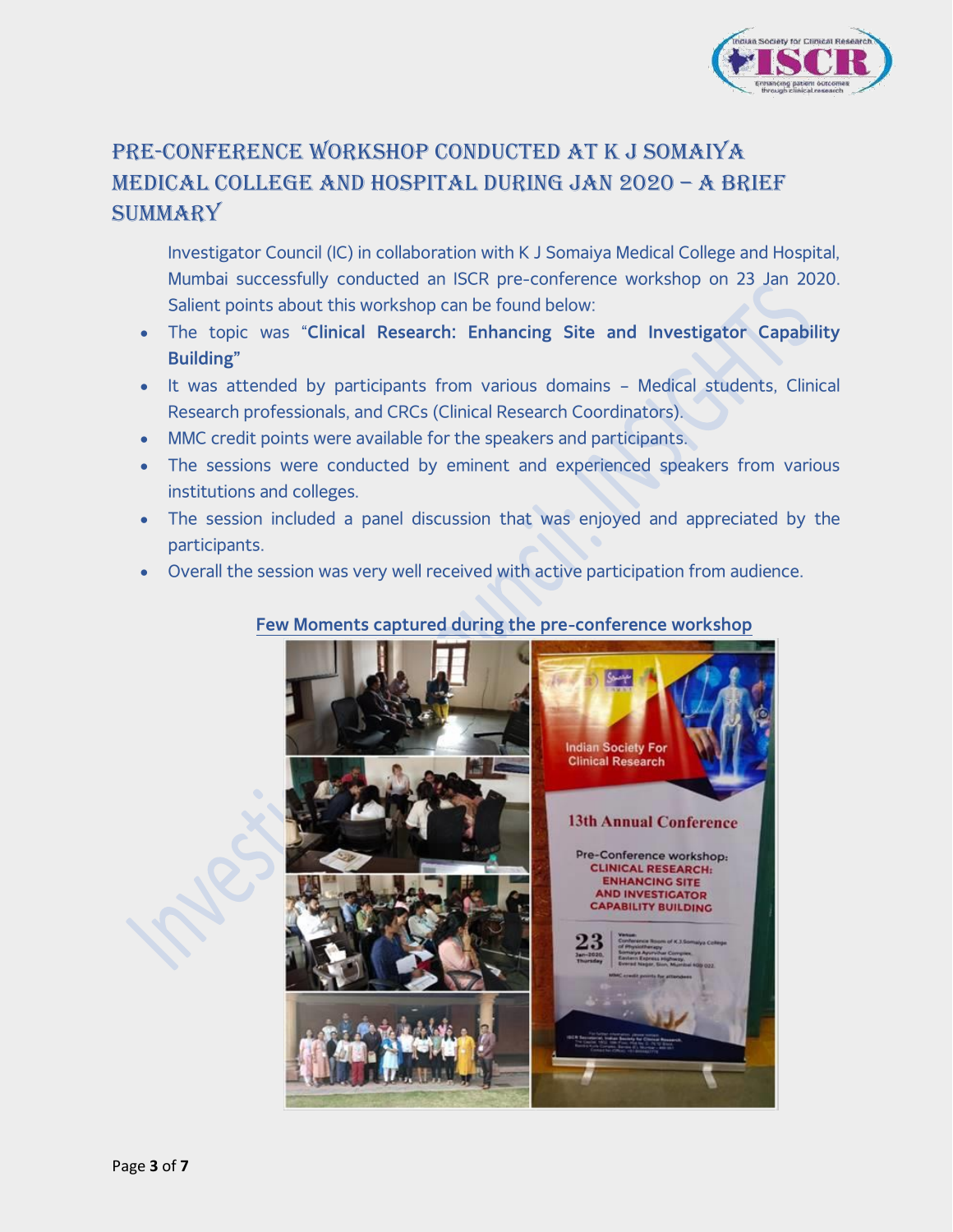

# 13th Annual ISCR Conference (Mumbai, Jan 2020) Key Highlights (Clinical Operations  $TRACK - I)$

**ISCR conducted its' 13<sup>th</sup> Annual Conference at Mumbai from 24-25 Jan 2020 with a** very enthusiastic participation from the Clinical Research Industry Representatives, Investigator Sites, Trial Subjects and Their Families, College Students, Pharma Companies, DCGI and US FDA Officials, Overseas SMO (Sri Lanka) and many others. The conference had 4 tracks: **Clinical Operations**, **Medical Writing**, **Data Management and Biostatistics.** The Clinical Operations Track agenda was focused around Increasing Participation and Enhancing Patient's Safety beyond new regulations.

#### **Key topics covered during the two days conference in Clinical Operations Track are listed below:**

- ICH-GCP Guidelines Harmonization Experience sharing as "Expert Working Group Members" – an overview on ICH was provided with key focus around ICH-M11; ICH-E20 and ICH-E6 (R3) – the current challenges that R3 is targeting to address.
- Regulatory Audits and Inspections Lessons Learnt from Site Audits and Inspections which also included a Q&A session wherein US FDA Inspectors clarified some of the expectations based on their inspection experience at Indian Investigator sites.
- Rotavirus Vaccine Development in India An Investigator's Journey narrated by Dr. Gagandeep Kang.
- Approaches to Effective Oversight and Best Practices for Quality Management Between Sponsor and CRO Industry.
- Stem Cells in the Treatment of Disease presented by Dr. Deepa Bhartiya from ICMR, Mumbai.
- Charting an International Career Journey presented by PRA Health Sciences.
- Site Coordination, A Hospital Based Journey presented by Rohini Hawaldar from Tata **Memorial Hospital.**
- Beyond New Regulations Increasing Participation and Enhancing Patient's Safety.
- Capability Building Across Clinical Research Industry.
- Poster Presentations on several interesting topics from PhD students and Medical Doctors.
- There were several panel discussion sessions that provided ample opportunity for the audience to clarify questions directly with,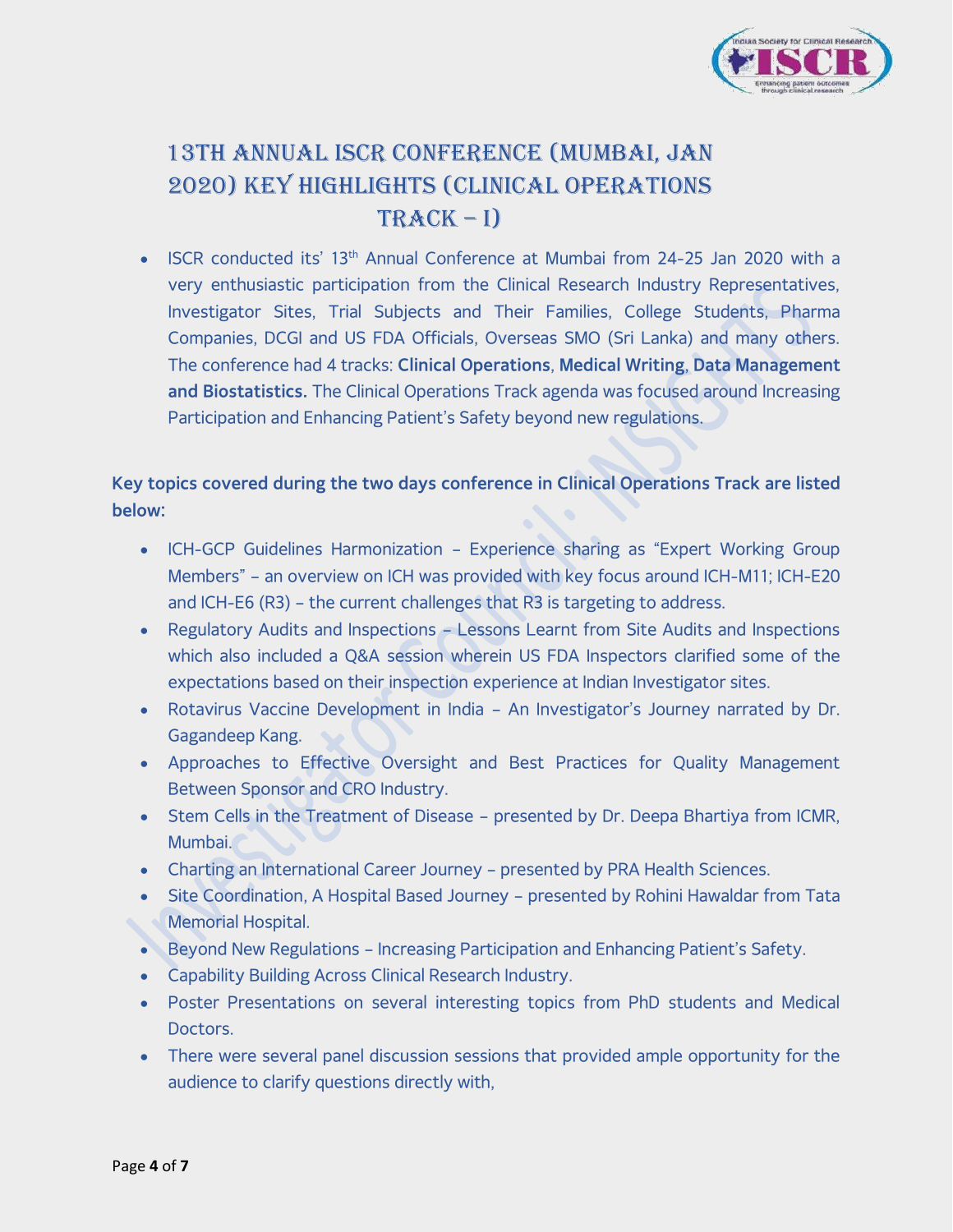

- o The DCGI (Drugs Controller General of India) Official Dr. V G Somani relating to:
	- Revised regulations,
	- **EXECT Future on streamlining the Regulatory Review and Approval process,**
	- **EC Inspection Initiatives and several other topics.**
- o Principal Investigators on Critical Care/Terminal Illness trials relating to:
	- Challenges with identifying suitable trial subjects,
	- **•** Patient care during and post-trial period,
	- **Challenges with consent process,**
	- **Their expectations from CROs and Sponsors including regulators.**
- o Ethics Committee Secretary/Members on topics relating to:
	- **EXEDENT Challenges on coping with their clinical trial review workload,**
	- **•** Plans for site audits,
	- **•** Their own internal training process,
	- Adequacy of trained staff and other topics.
- o Trial Subjects and their family members on topics relating to:
	- **•** Their own or their family member's experience of being a trial subject,
	- Positive and Negative aspects of being in a clinical trial,
	- **Challenges with consent process and the whole journey of being in a trial,**
	- Post-trial access to treatment.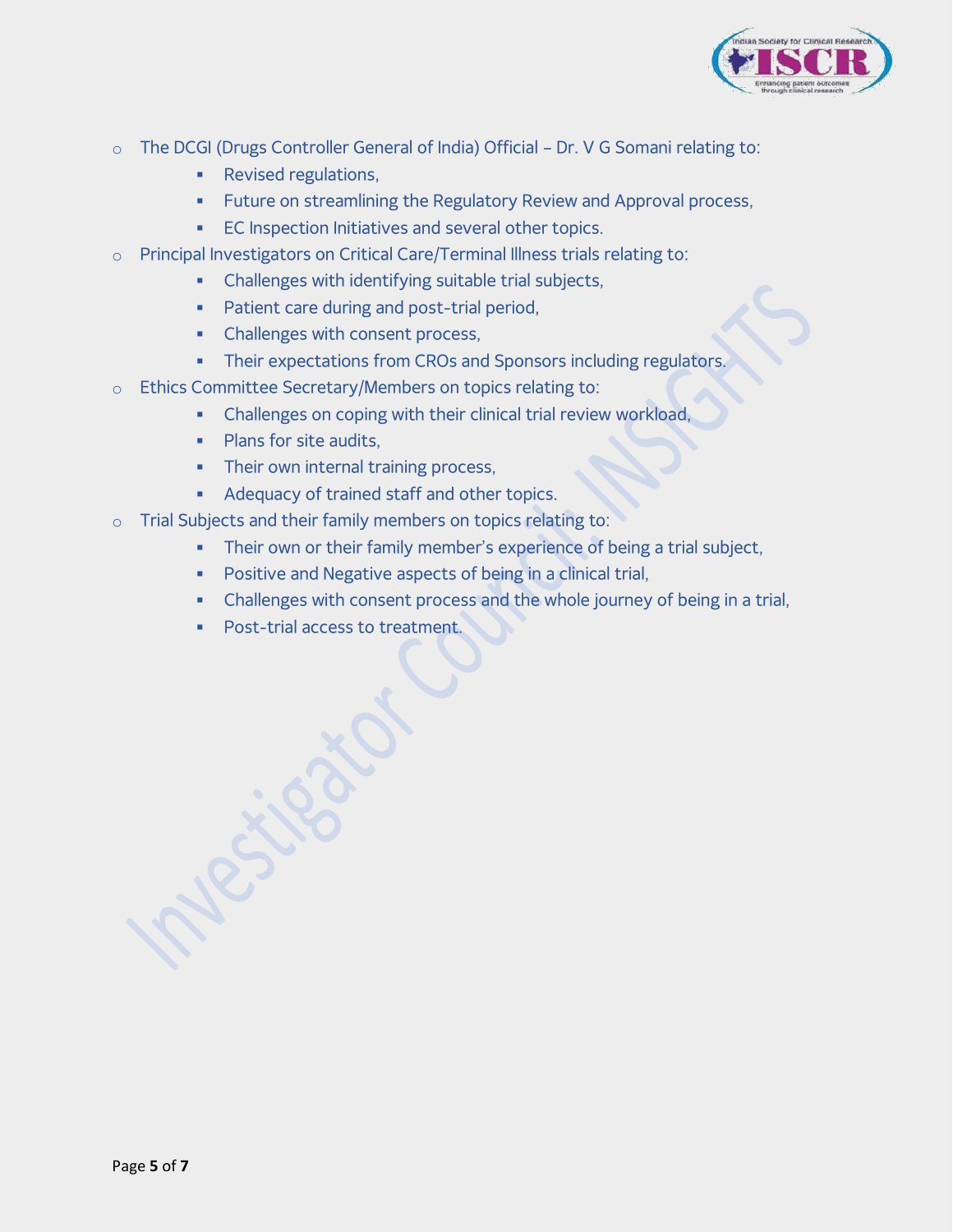

### Shared Investigator Platform

Shared Investigator Platform (SIP) is a system that was launched in 2016, which enables sites to collaborate with multiple sponsors through a single point of access, featuring harmonized content and services. SIP intends to introduce significant, far-reaching changes and improvements in how Pharma companies/CROs and sites work together. It will help in improving operational efficiencies and reduce effort and time.

Shared Investigator Platform (SIP) is hosted and supported by Cognizant, in partnership with TransCelerate BioPharma Inc. TransCelerate is a nonprofit group of the world's leading biopharmaceutical companies which has a vision of accelerating and simplifying research and development of innovative new therapies.

Currently clinical trial sites bear the administrative burden of using different platforms for communication and information sharing with different sponsor. These platforms require unique login ID and password. There is duplication of effort at the site level in sharing information / documents such as CVs/ GCP training certificates etc. with different sponsors.

Thus, a need for a centralized repository was recognized which will allow for harmonized sharing of information and will significantly bring down effort and administrative burden for the sites so that site personnel can concentrate on patient care.

The sites will have to login to a single portal with one username and password across multiple sponsors There will be mutually recognized Trainings across multiple Sponsors in SIP system.

SIP is an industry collaboration to streamline the clinical trial activities and data sharing between different stakeholders, e.g., Site and Sponsor for improved efficiencies. With SIP, sites can collaborate with sponsors and focus on patients by saving time on administrative repetitive activities. Sponsors can focus on their protocols rather than creating feasibility surveys. These small efficiencies can result in achieving faster end results overall.

The sponsors who are part of SIP initiative will have read only access to the user profile information of all registered site users, but not to the data specific to the clinical trials. More information regarding SIP can be obtained from following link: <https://www.sharedinvestigator.com/home>